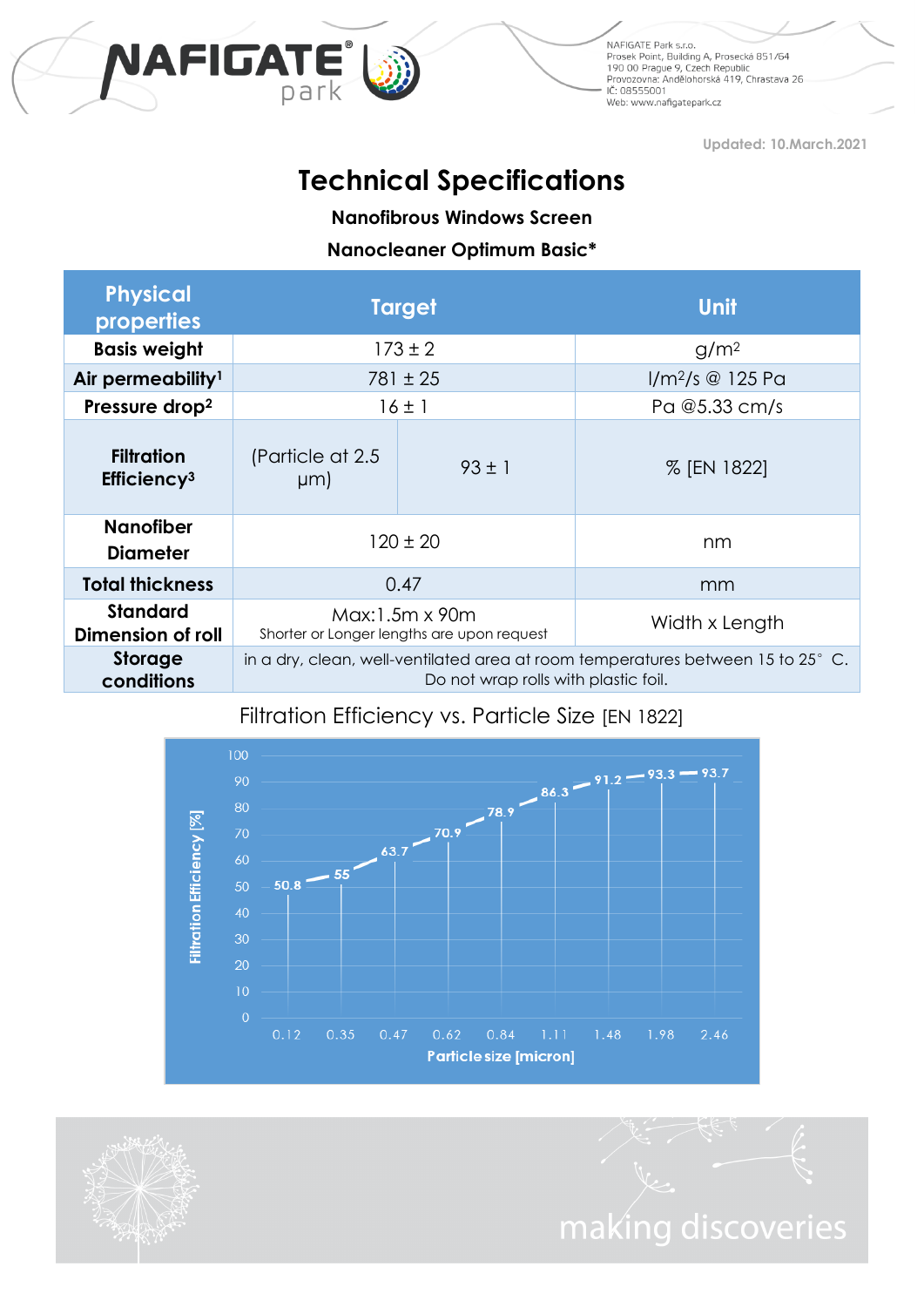

#### **Front view of Window screen Rearview of Window screen**

**NAFIGATE** 

30,000 x



### **Scanning Electron Microscope images**

**70 x**



#### **Structure of Window Screen from cross-sectioned view**

- 1. **PET Protective fabric**
- 2. **Nanofibrous web**
- 3. **Fiberglass mesh**

XXXXXXXXXXXXXXXXX

- 10000000000000000000000
- 

making discoveries